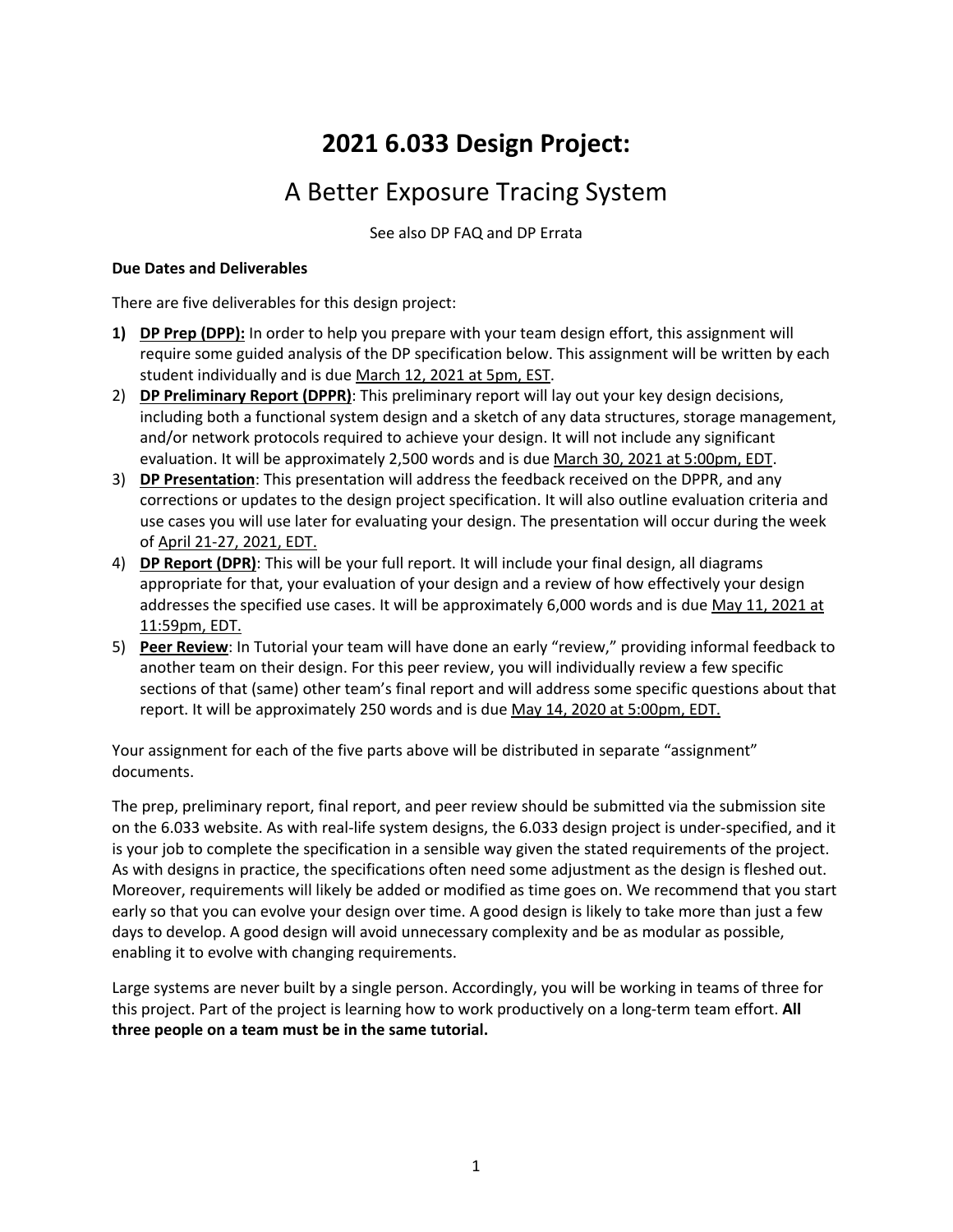Although this is a team project, some of the deliverables have individual components. See the individual assignment links for more information.

Late submission grading policy: If you submit any deliverable late, we will penalize you one letter grade per 48 hours, starting from the time of the deadline. For example, if you submit the report anywhere from 1 minute to 48 hours late and your report would have otherwise received a grade of A, you will receive a B; if you submitted it 48 hours and 5 minutes late, you will receive a C.

**You must complete the three team design project components, parts 2, 3, and 4 above to pass 6.033. For the other two (individual) components of the design project, the contribution to your overall grade will be whatever grade you receive on that component. Thus, if you choose not to do one or the other of them, you will receive an F for that component only as a contribution to your overall grade.**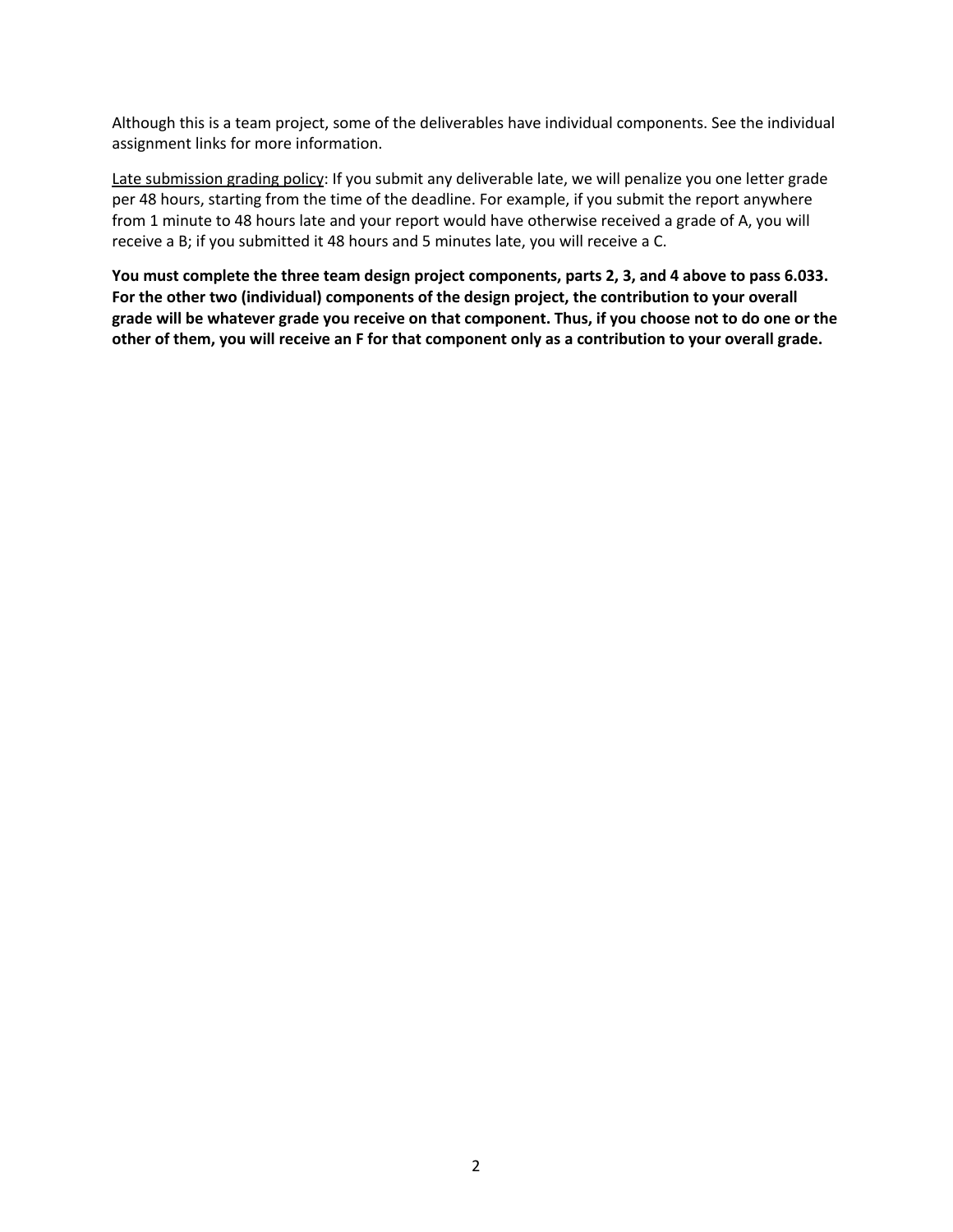# **A Better Exposure Tracing System**

Version Date: March 1. 2021

### I. Introduction

What has historically been called "contact tracing", and now is often called "exposure tracing", has been practiced in many forms since the time when doctors and scientists came to understand that human-tohuman disease transmission occurred. In various forms this has taken place for hundreds of years and evolved over time. From early times under different conditions there were several related objectives. Key objectives include discovery and treatment of ill people, reduction of transmission, and vaccination where possible. These are a combination of societal and individual approaches and thus involve both the individual citizens and healthcare support. In addition, from the early days it was also recognized that there was always more to learn both during any such situation and for the future.

In addition to a deepening understanding of human-to-human infection, the evolution in technology has had a significant impact on the efficacy, scale, and breadth of exposure tracing, with significant tradeoffs in some of the objectives. When the telephone became widely available, the collection of contact information could be expanded enormously, although the tradeoff was that if the healthcare worker did not do this in person, then any additional in-person contact for treatment or vaccination would need to be handled separately. It allowed for a separation of the information collection from healthcare delivery. Much later, when cell phones became both widely available and geolocation of them become widespread, tracking people's movements in order to provide population-based predictions of potential spread of diseases and the logistics of providing health care support to large communities became increasingly feasible. Most recently with the rise in availability of smartphones and development of Bluetooth Low Energy (BLE) beaconing, there have been yet further transformations in utilizing technology to further support societies during periods of serious infections. This project focuses specifically on app-based exposure tracing, enabled by smartphones supporting these recent developments in BLE . The objective is to support the needs of both the individual who may have been exposed as well as the healthcare system in providing the infrastructure and support needed by its citizens and whole societies in any such healthcare crisis. In addition, it would be ideal to also support the work and contributions of the scientists doing more long-range studies and thinking ahead to future situations.

In the description below, we will discuss three modules of such a system. This is an enhancement over what is being done today, where there are generally only two modules: smartphones and the central server(s). We will discuss the role that routers might play in such a system, as an enhancement to current approaches. As we will say again below, you are not required to use this newly introduced type of module, but it is there as an option for you. In addition, we will discuss those aspects of the system that you are being asked design, as well as some key components that exist and that you may assume are available to you as part of your design. One of the elements of this system that has only been developed in the last year is the role that Bluetooth Low Energy (BLE) on the smartphones can play in such a system, so we will discuss that in some depth.

The overarching challenge for you is to design a system to support a centralized organization in identifying infection exposure as well as support of those people who have been either exposed or infected. This will require an overall design of the organization and management of data collection, storage, and analysis. With that in mind you will have two key parts to your system. The first is to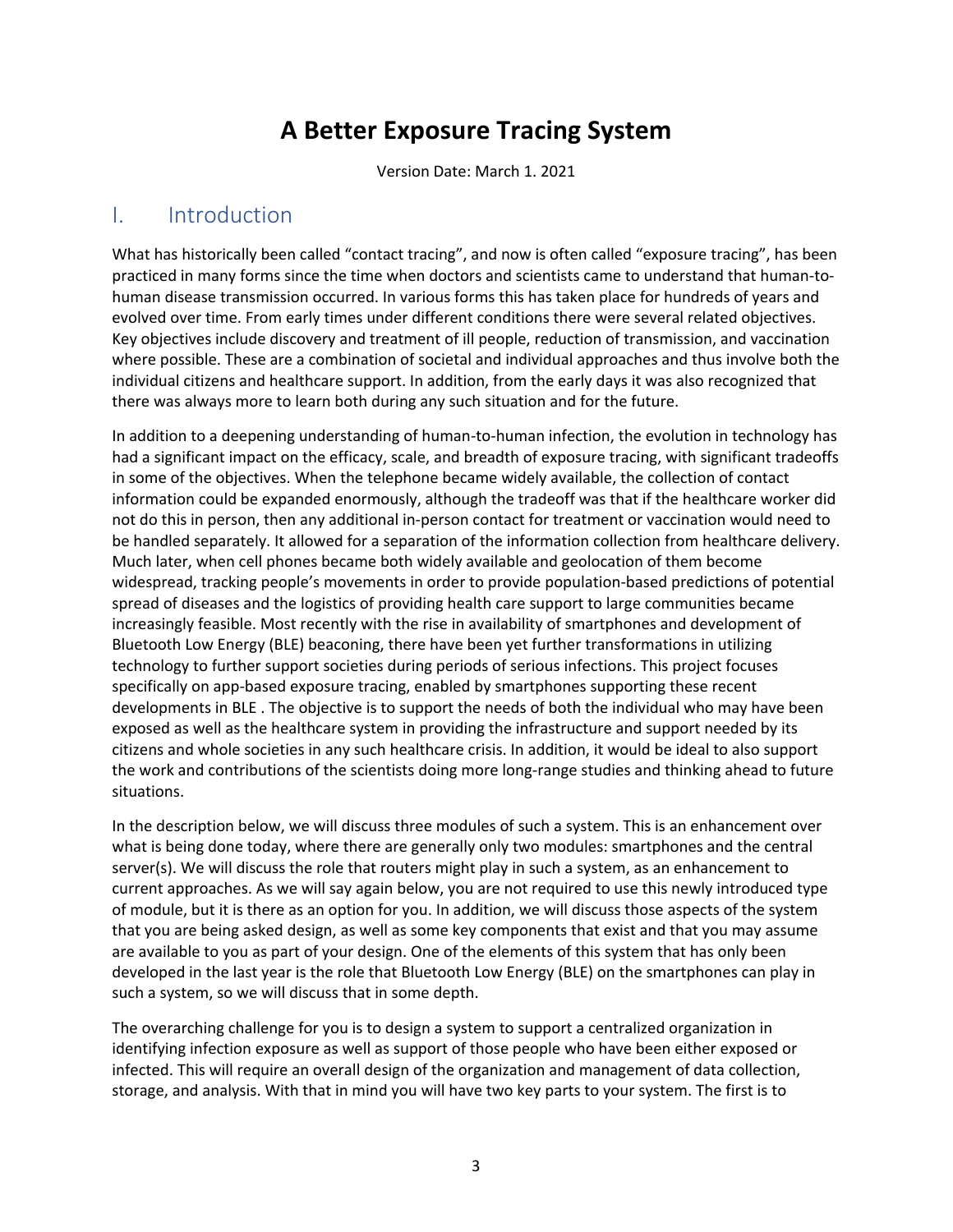develop the overall design of the system, so that you can design what is need on each type of module (phone, router, and the central server) and how they are coordinated to provide overall data collection, management, analysis, and support of the players. This part of your design focus on which data storage, analysis and possibly archiving will happen where and how that will be organized. The second aspect your design is the communication protocols between the modules. To the extent that data or computed results will need to be moved among modules, you will need protocols for that movement. Both timing and extent of protocol utilization will be important. Your design will be driven by a combination of your choices about where information will be stored, where it might be moved, what analysis is required for your design and where that analysis will occur. Both storage and communications may be limited by available capacity, leading to a possible design tradeoff.

There is a final aspect of this project you are being asked to consider: privacy. It is important to consider in your design that the information at the core of this system is about people's locations and contacts as well has, for at least those with positive test results, about their health. In that context, as things stand now, every infection test generates a record and every positive test (maybe all tests) are known to the government, at least here in the United States. Therefore you should be cognizant of this during your design process and it should inform your design choices.

We will begin with some background, both in terms of what exposure tracing is, at a very high level (there is some debate about this, so we take a particular position on that here) and a bit about the underlying BLE technology that is enabling the current approaches. In addition, in this section we will summarize three commonly-used methods for this type of exposure tracing. Then in Section III we will discuss the system you will be designing. In that section you will find specifics about the setting in which your system is to operate, a university, the particular functionality expected by the people and organizations involved, and some concrete numbers that will help you in understanding the constraints your system will be operating under. That will be followed by a set of use cases that will both guide your design and provide a basis for evaluation of the effectiveness of your design. Finally, the document closes with some thoughts on evaluation of your design. It should be noted that more specific evaluation will be discussed later in the term, and only be a significant part of your final report.

## II. Background: current systems

For a system of the sort we are considering, we begin by reviewing the needs of the players or participants of interest here. They are the users (owners of the smartphones who have contact with each other and may be infected and/or infect each other) and the healthcare organization involved in supporting them and a whole community. Across these there are a number of key functions to consider and balance against each other. We begin with a particular assumption about transmission which we accept is not universal, but provides a starting point; this is about transmission. For this study, we are assuming airborne transmission, recognizing that it is not universal. We, therefore, make an underlying assumption that transmissions are most likely to occur at a distance between people of 3 meters or less, for 20 minutes or more. (For any such situation, it will be necessary to have a metric such as this, but will vary from one situation to another.) In determining the desired balance, some systems choose not to support some of these (note that there is more detail below on the terminology used here):

- Determine contact: to do this, the system must be able to figure out which people were within a close enough distance for long enough to be considered a contact event.
- Infection notification: There are two aspects of this. The first is to notify the person who has been found to be infected. The second is to notify the exposure tracing system of an infection. We highlight this here because in two of the examples below this notification to the system is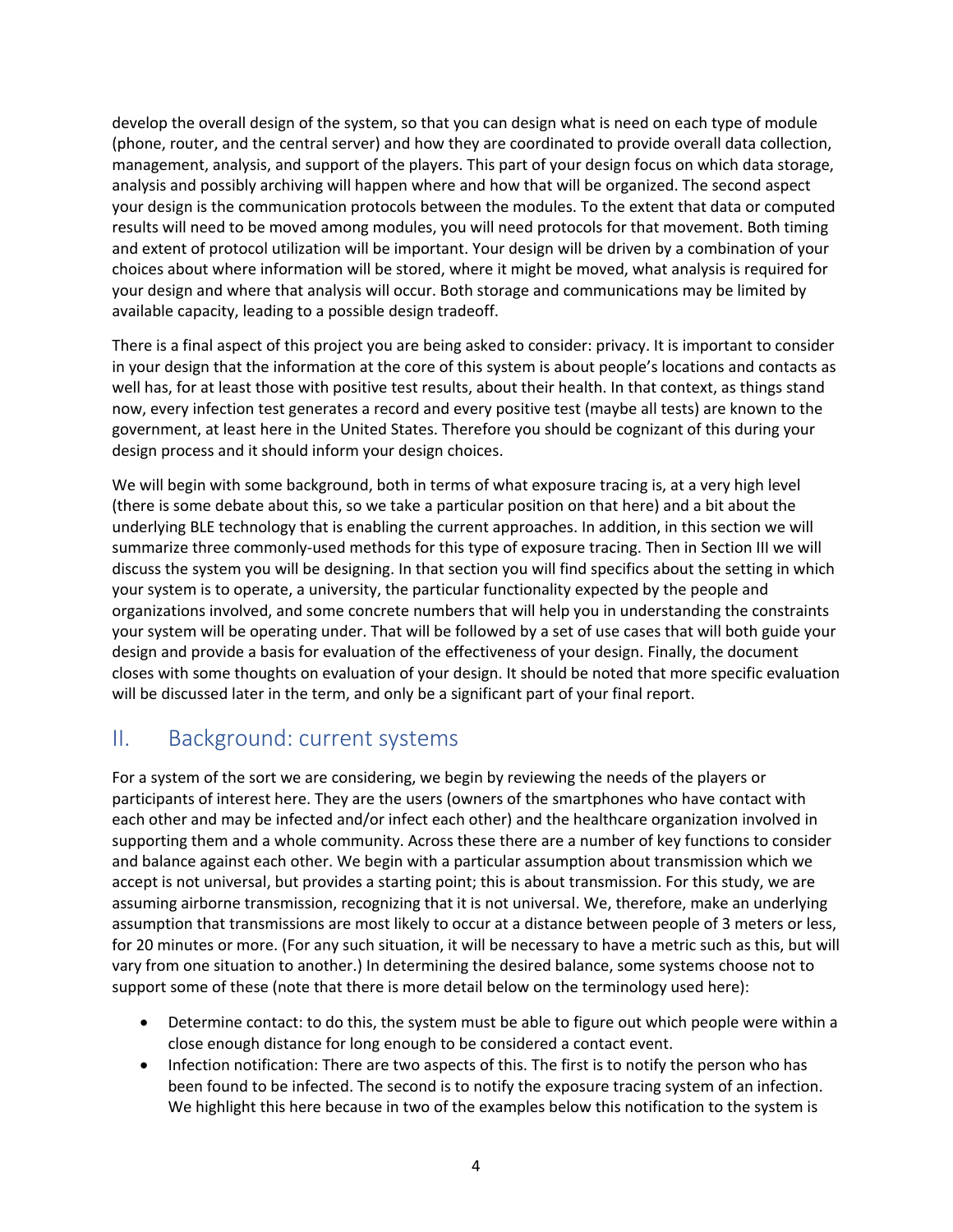enforced by the central organization and service, while in the third it is voluntary by the infected person.

- Exposure determination: this aspect of the system determines whether a particular person was exposed during a contact event to someone who was infectious at that time.
- Exposure notification: notify those who were found to have had a contact event with an infectious person. Note that historically this has often been done with direct phone calls, which is both slow and does not scale.
- Provide information for wide-scale medical support deployment and other public health needs.
- Support the privacy of the individuals involved.

At its core, there are three types of "events" of interest in this system. First, as currently defined, a *contact* event occurs when two people are within 3 meters of each other for at least 20 minutes. Second, a *positive test* event occurs when the system learns that a person has been identified as having had a positive test. Before this can happen, a test will occur, a lab will have a positive finding and then report that to the public health authority and the individual. For the exposure tracing system to begin its analysis, this fact of a positive test must be recorded in the system itself. In two of the three examples below, this is handled by the public health system reporting it into the system. In the third, that reporting is voluntary and initiated only be the patient directly. The time of such reporting into the contact tracing system will initiate the contact tracing analysis and in conjunction with the time of the original test will determine a preceding infectious period. In this system, only the onset of positive testing is important, because from that one can extrapolate to an infectious period. It is assumed that once a person has tested positive they will quarantine until they have recovered and therefore cause no further exposure. Third, an *exposure* event occurs when a person who has had a positive test event has also had a contact event with another person during the infectious period. In other words, an exposure event occurs when someone who has not tested positive is determined to have been exposed to someone who has.

In addition to these events, it is worth giving some attention to the Bluetooth Low Energy (BLE) technology underlying many of the current contact tracing efforts. The smart phones broadcast extremely simple messages, primarily consisting of an ID for themselves. Each smart phone within reach of such a broadcasting smart phone records a timestamp, signal strength, and the received ID for each such broadcast. Because BLE signals do not reach very far and because the signal strength provides an estimate of distance away, these broadcasts provide the basis for estimating whether two smart phones are within a distance considered viable for a possible infection to have been exchanged. The currently widely used metric here is that exposure to infection requires proximity of 3 meters or less for 20 minutes or more. We will provide more numbers for all this below, but the general concept is important in understanding many of the current approaches to exposure tracing, using smartphones.

There are many apps that have been developed in this space with a wide variety of features and capabilities. To begin with, those that are not adopted by entire countries are generally not very effective, because without significant participation they do not have an adequate basis; at a minimum they are not widely enough used to provide a reasonable approximation to exposure events. So, we consider here three slightly fictionalized examples used at national scale in different sized countries, large, medium and small, none of which fully meets the objectives described above.

To set the stage, in each case there is a central organization. In these examples, they are countries and their public health services. In our study below the central organization will be the university, which manages the housing and food for the resident students, all healthcare capabilities including testing, vaccination, and medical support, and the support for isolation and quarantine. The central organization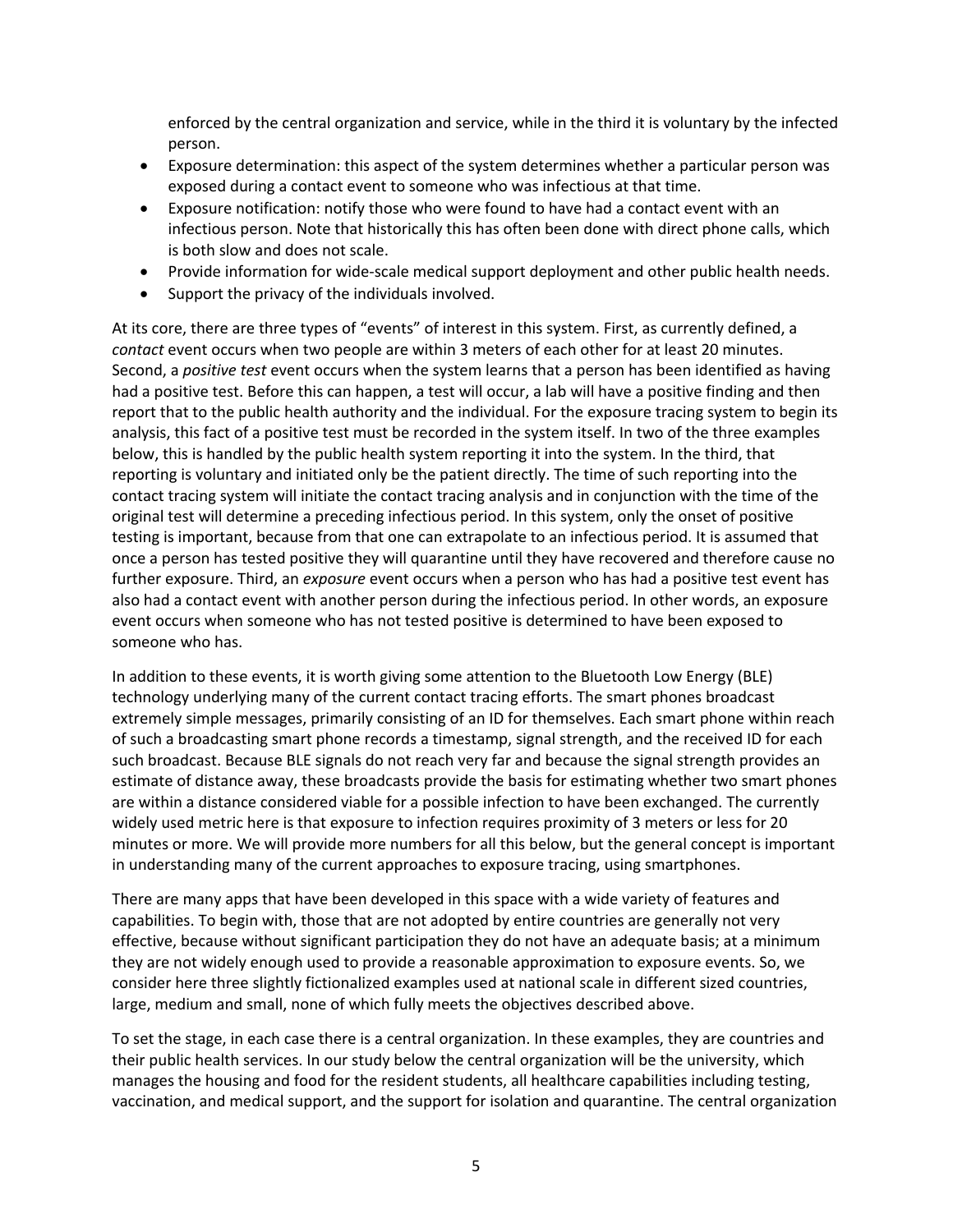is also responsible for the operation of the central (computing and storage) service. This service is centralizing logically, but at the scale of a country, it is likely to be physically distributed across a number of physical servers although in our research we have not found any reference to the organization of those "distributed" central services. In your design below, we are assuming that the university is small enough that only a single, central server will be provided. In all cases, because the central organization is providing the testing, positive test results can be "known" in the central service, although in the Small Country App example below, this is moderated.

## A. Large Country App

The Large Country App (LCA) and central service comprise a system that is being operated and utilized by the central government. Using the app on their phone to communicate with the central service, each user registers with the government including their cell-phone number and a significant amount of personal information. The central service generates a unique id (we will call them the person's LCID) for each user, which is transmitted to the app running on the phone and used by the phone in its BLE proximity broadcasting. Each phone logs all such signals it receives within the bounds mentioned above, specifically including the LCID from the transmitting phone and a timestamp. When a positive test result becomes known to the public health system, it reports that to the LCA central service, which, in turn, utilizes the citizen's phone number to identify their phone and pull the contact logs, including the LCIDs and timestamps of all those whose signals were received by this phone, as well a fair amount of personal information about the person's health, profession, travel, etc. Included on the phone is GPS tracking, and additionally, the central service has access to phone company call records, both of which allow for geolocation tracking. It should be noted that this could be used for isolation compliance, but is not at present. The issue is whether or not people who have been exposed actually comply with the isolation expected of them. These logs provide the identities of the phones that had been in proximity over the "infectious" period. The central service analyses these logs for contact events and then exposure events, notifies the infected person and notifies all exposed people. The system also collects and makes use of geolocation information, primarily through the phone numbers and call record tracking. Thus, the central government has direct information and can provide support, both in terms of health and everyday life resources to both those found to be infected and those exposed. This system allows for human intervention to provide increased support of the individuals, which is part of the "gold standard" for effective compliance with isolation and quarantining, as well as adequate support. It also includes geolocation information about the phone both prior to infection or exposure events and Aafterwards. Finally, the central service in the LCA system keeps all records for 180 days, after which it deletes them. There is ongoing debate within the country about whether the public health service should or does have access to this data and can keep it indefinitely.

## B. Medium Country App

The Medium Country App (MCA) is rather similar to the LCA, except that the handling of the identifiers in the BLE broadcasting is different. The user registers with the central service through the app. To reduce the probability that an individual can be traced easily (because they had one LCID as in the LCA situation), the phone requests batches of MCIDs from the central server. The central service generates batches for each client and keeps track of them all. The client then can select randomly among the set and will use the selected MCID for only about 15 minutes, then moving to another one randomly. The client can request a new batch whenever it would like. As with the LCA, the central service is notified when a positive test occurs and polls the phone of that person for all its contact logs. It then uses that information to determine contact and then exposure events. The app can now notify those exposed, but again the centralized system that includes phone numbers allows for human intervention for support. This system does not provide geolocation information, so tracking compliance is not supported at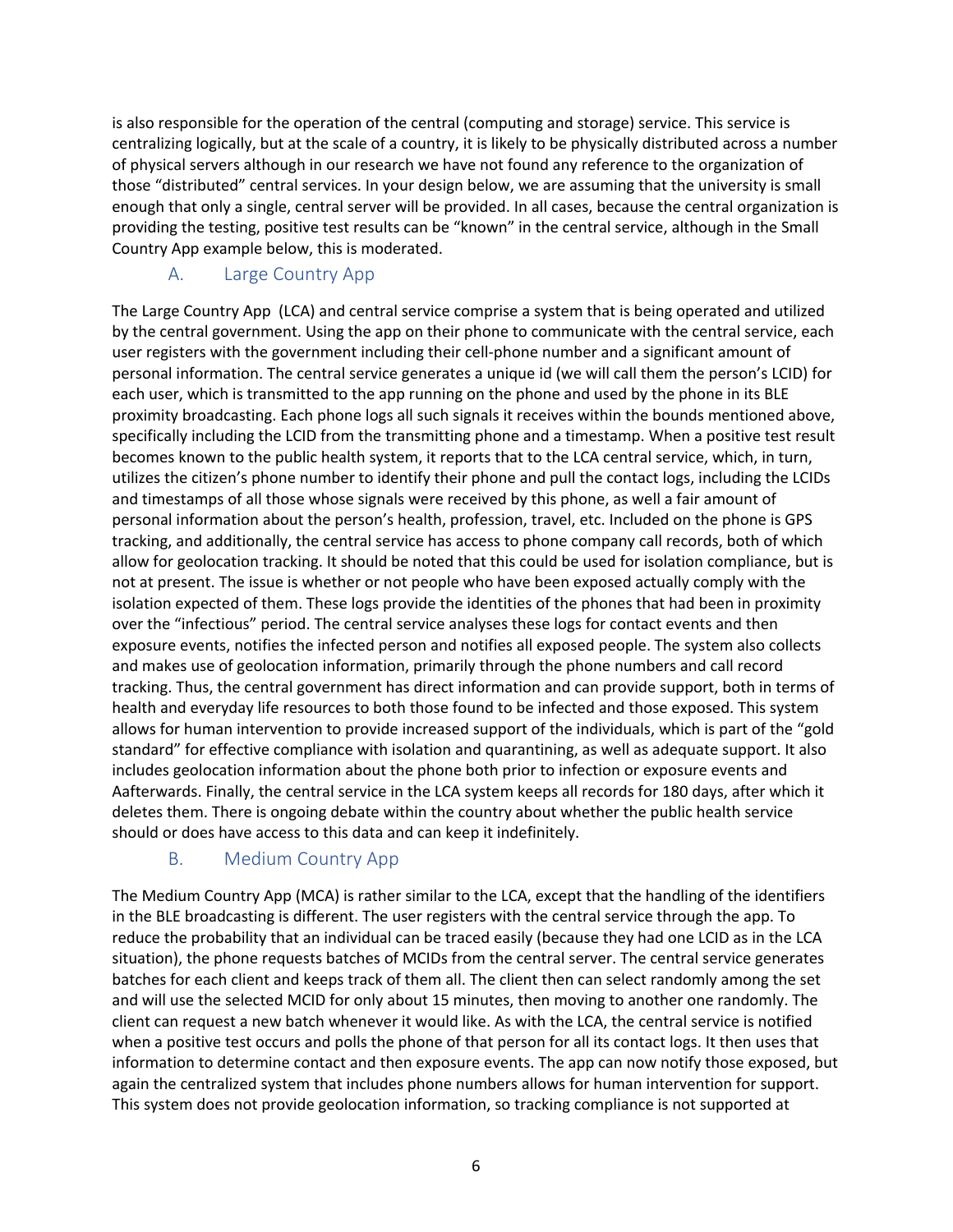present. Also here, the contact logs on the phones are kept for 2 weeks and the records are kept in the central service for 180 days.

### C. Small Country App

The Small Country App (SCA) has several interesting differences from the other two. In this case, the central service has only a very limited role. The phone generates a key and a seed and uses a hash algorithm (see the box below for an introduction to hash functions) to generate a set of SCIDs. It generated 1440 (24x60) such IDs each day and selects randomly among them for an SCID used again for about 15 minutes. If a person is found to have tested positive, they can then voluntarily contact the central server and include the seed and key pairs for the period over which they were infectious. On a regular basis, each participant's phone can check with the central service for all the key and seed pairs reflecting a reported infection. Then the local phone generates the appropriate 1440 SCIDs for each reported infection seed and key pair and searches for matches that also reflect a contact event (3 m. for 20 min.) If matches are found then an exposure event occurred and the owner of the phone is notified, but the central service is not. The logs never leave the phone and are purged after 2 weeks. Neither the contact events nor the exposure events ever leave the phone. This approach provides significantly more privacy at the cost of any involvement by the central organization. It also has some potentially significant scaling problems; consider a server for a medium-sized metropolitan area. If infection rates are high, then the number of "infection" reports will be high and without any regionalization, the phone of each person in the Boston area would be evaluating every infection reported by a possible contact. For someone who rides public transit across the area this might be important, but for many people it would not, and the system does not track geolocation.

#### *What is a hash function?*

*A hash function maps an input string x, which can be any length, to an output string y, which is a fixed length (let's say 256 bytes). We will often say that y is the "hash" of x. This mapping has a few properties:*

*1. it's very hard to reverse; given y, it's virtually impossible to determine x*

*2. It's virtually "collision-free"; given two different strings, x1 and x2, it's \*extremely\* unlikely that the hash of x1 will be equal to the hash of x2. In fact, for our purposes, you can assume that such a collision will never happen.*

*The way this mapping is computed is out of scope for now, but suffice to say that hash functions are \*very\* carefully designed; only a few functions with these properties exist.*

*Sometimes hashes are used in conjunction with random (or pseudorandom) numbers to generate multiple hashes of the same string, for example a sequence of hashes. In this case given a carefully selected number r, we can compute y1, the hash of x concatenated with r. We can then repeat that and take the hash of y1 and r to generate y2. And so on. Often x is called the seed and r is called the key. Remember, no collisions! — from the same base string x. As long as one can keep track of the sequence of random numbers, this can be a useful way to continually generate some sort of identifier from a string x.*

*You may not find hash functions useful at all for your design project; you should feel no pressure to use them. But since some contact tracing apps use them today, we wanted you to have a quick primer. We'll talk about hash functions more in-depth in the last part of 6.033, because they're used for many things.*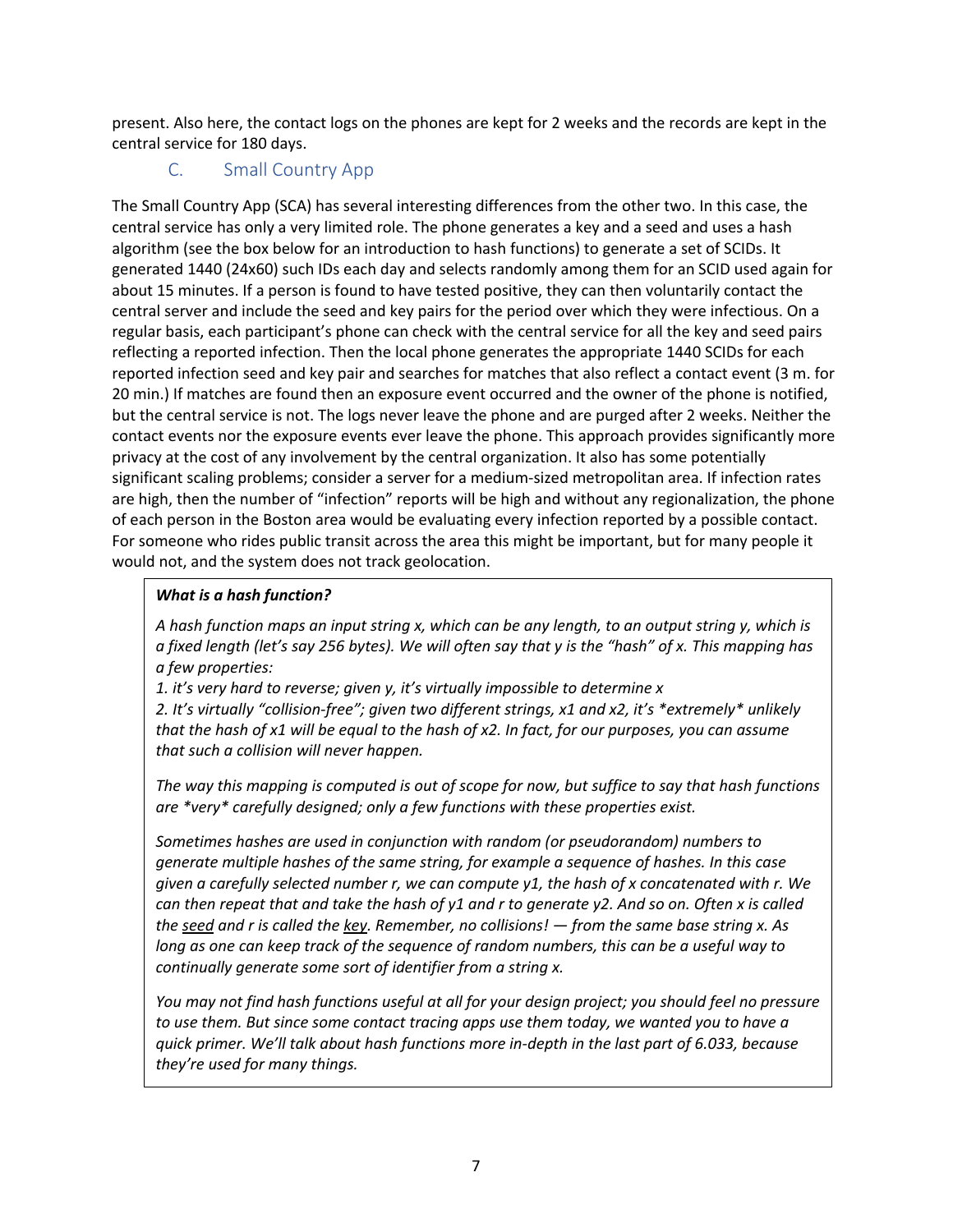#### D. Some considerations with respect to these apps

In this section we discuss a number of significant considerations with respect to these apps, although we note that this list is only a sampling of such issues.

One of the issues reported by essentially all providers of exposure tracing is that the potential users find it either untrustworthy or lacking in utility. The result of these is chronic lack of participation, making the system of limited effectiveness. From the users' perspective, the primary goal is correct and timely exposure notification. This means that the system needs to be both accurate enough and widely enough used to ensure valid exposure notification. In addition, users need to be informed. Direct calling contact tracing is believed to be the most effective at providing useful and supportive information both for infection and exposure. As mentioned, it is extremely difficult to make this scale, leading to delays and lost contacts. A third challenge with respect to the users is privacy. The users often do not want information about them exposed and utilized by third parties. Even more concerning in this domain is that of surveillance. This leads us to our final concern having to do with compliance with isolation, an area where we seek creativity. At most, violations of compliance with isolation should be reported to the central authority. Other less intrusive proposals that would positively effect compliance with isolation will also be welcome. Finally, it is important to the users that the app on their phone not significantly degrade operation of other apps on the phone. This can take the form of memory, storage, computation, communication, and generally battery drain.

Closely related to trustworthiness is the issue of privacy. Let us begin by considering privacy to be the ability of the individual to control who can know what information about themselves and that information can be used. One of the challenges one faces in trying to build a system for public health is that there is a potential tension. On one hand, there is the desire or intention to give the individual as much control over the privacy of the information about themselves as possible. On the other hand, there is the need for the society as a whole and those managing its infrastructure to have enough information be able to support, mitigate, and reduce societal illness. There are widely differing opinions about how to make the tradeoff in this space, and the three examples above provide a good demonstration of that. Adding the routers we have proposed here that are capable of logging the devices using them only makes the issue even more complex. This dilemma is inherent in every use of contact and exposure tracing, not just in our current situation.

The challenge with respect to privacy in this domain is whether and how to also support public health and epidemiology needs. If, for example, a country or large community would like to have some means of improving the probability that people in isolation actually stay in isolation, that is possible an approach like that of LCA, because the system is also includes call record tracking into the central system; neither MCA nor SCA has that capacity. A question one can ask in this domain is whether it is possible to improve isolation compliance while continuing to support some, perhaps more limited model of privacy. We will return to this idea below.

A second societal challenge is reflected in the lack of universal access to smartphones. There are many parts of the world where a combination of poverty and illiteracy lead to low ownership of smart phones. In a larger sense (outside the range of our 6.033 project), it is important to consider the overall population more extensively than we are able to do at present in 6.033.

Finally, these three examples raise some issues with respect to identifying exposure events. The first is turnover in IDs. The second is how accurate it is. We will consider them separately.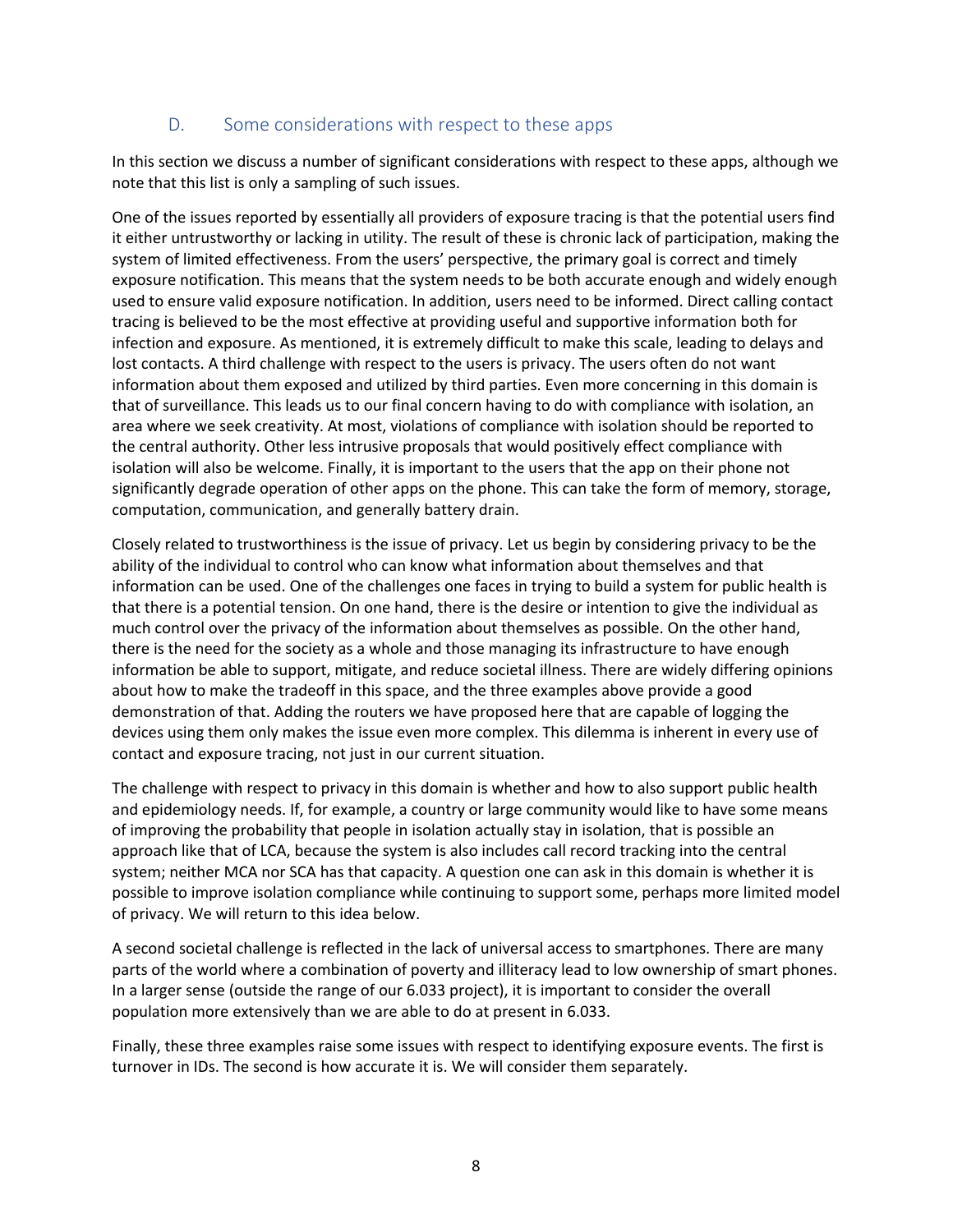With respect to turnover, in LCA, there is no turnover in the ID used in its BLE broadcasts, but for the other two there is turnover. Each of them switches to another ID about once every 15 minutes, so if person A approached person B within 5 minutes of switching to a new ID, B would see 5 minutes of one ID and 10 minutes of another, with no way to link them. So that is the first part of the ID rollover problem. But more than that SCA rolls over its ID generator at midnight, so the set of IDs that might be used for a contact spanning midnight might be derived from different sources. Therefore, in considering how to evaluate whether A and B have been in contact with each other, the analysis must consider these problems.

In addition, with respect to accuracy and flexibility in the definition of "contact", LCA and MCA simply determine the signal strength of a received ID to determine whether the sender was less than or greater than 3 m. away and then determine whether the contact (less than 3 m.) was for 20 min. or more. SCA is more sophisticated. It postulates an equivalence of a closer distance for a shorter period of time to a contact event of 3 m. for 20 min. It also postulates a longer distance a longer period time should also be considered a contact event. These extensions to the definition are fixed and still based on the model of 3 m. for 20 min. equivalent, but there is growing evidence in the research that the underlying assumption may not be accurate. As an aside, with respect to the determination of "contact" that LCA and MCA determine a contact event based on data from the person with the positive test, whereas SCA does the evaluation on the non-tested person. But the computation could be done either way for either case. This is a choice you can make in your design.

## III. Your improved contact tracing system

You will have noticed that each of the above examples broadly provides a partial solution to effective contact tracing, privacy of the individual, support for the public health system, and efficient and scalable utilization of resources. None is ideal. As outlined more below, you will be designing a system to operate in a university of similar size to MIT that improves on that combination of objectives. We realize that we are identifying a set of goals for this system, some of which may be contradictory, so part of your challenge will be to find a defensible compromise among them. First, we can identify in more detail the goals for the users followed by those the central organization and the underlying system to provide the intended functionality.

#### A. Goals

The goals for support of the users can be grouped as follows:

- Functionality: accuracy, timeliness
- Ease of use
- Low-impact on phone (storage, computation, communication)
- Privacy

For the users, probably the primary functionality is to notify them in a timely way *if* they have been exposed and in particular, to notify them *when* they were exposed, because both appearance of symptoms and the period when they may be infectious to others will be determined by when the exposure occurred. In addition, since they will be required to remain isolated, it will be important for them to be provided with adequate information and resources during their isolation period. Ease of use and timeliness are always important to users as well. On a different front, users are likely to have experienced or be aware of apps that drain the capacity of their phones. This may take the form of utilizing too much storage, requiring too much work thus making the phone run slowly, or draining the battery. In particular, using the Wifi networking of the phones in this project will be the bigger power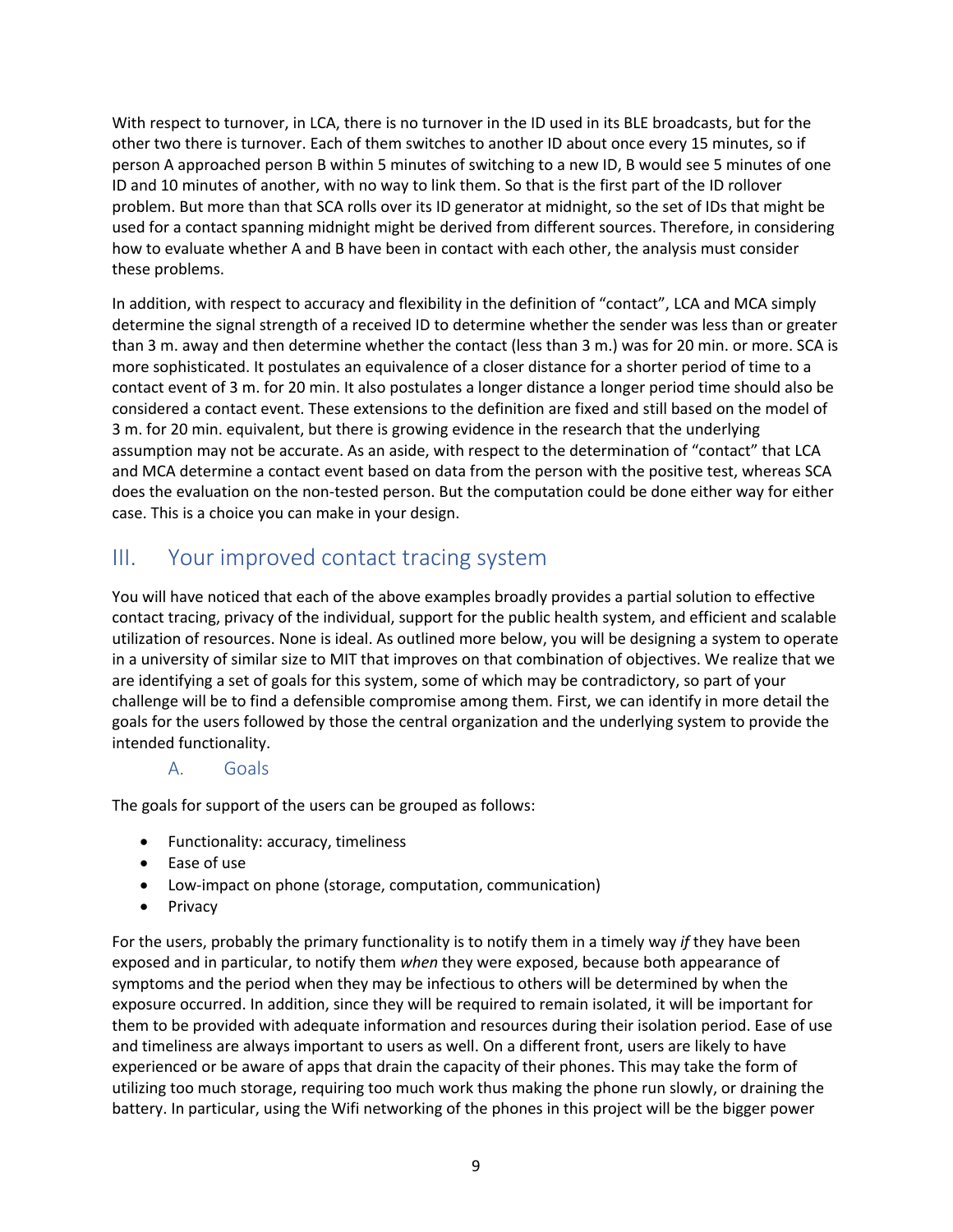drain than the BLE signaling. Finally, as discussed above, users are concerned about privacy from two perspectives. The first is surveillance, or monitoring by the central organization. The second is what they consider inappropriate use of the information about them that identifies and targets them individually for purposes other than the functions directly related to exposure tracing.

The central organization running the exposure tracing service also has a set of goals. It is operating under the IEEE Code of Ethics, and takes the first point about behavior and conduct as primary:

*to hold paramount the safety, health and welfare of the public, to comply with ethical design and sustainable development practice, to protect the privacy of other, and to disclose promptly factors that might endanger the public or the environment.1*

First, its goal is to support exposure notification to reduce societal infection. Closely related to this, as discussed above is to support and encourage isolation and quarantining of those individuals exposed or infected, while respecting the privacy of the users. As part of the goal of public health and safety, the central organization has a commitment to improving compliance with isolation, yet they understand that total surveillance is beyond where they will go. To aid in achieving this goal, the Wifi routers have the capability of logging which phone is using them. You are not required to use this capability, but if you do, you will need to include it in your considerations about privacy as well as utility in improving isolation compliance. A goal here is a compromise position in which as long as the user is compliant, perhaps the central organization is not involved and does not collect information. The challenge to the designers is to propose an approach which might put increasing pressure or exposure on people who violate their isolation increasingly flagrantly.

To achieve the goal of public health, the overall system has two record-keeping goals: somewhere in the system, either on the phones or in the central server, the tracing information needs to be kept for 2 weeks and the exposure information for 180 days. (The tracing information is kept on the phones in the examples above, but that need not be the case, in your design.) In addition, overall within the other goals, the system should move the burden of performance, power and resource utilization to the central service. Finally, there is another goal for which proposals are solicited: the provision of data adequately summarized or anonymized that could be used for researchers and long-range epidemiologists. This will be especially important in learning from each such situation to improve outcomes in future situations.

#### B. The underlying capabilities

We will explain the underlying capabilities to two parts. The first is the scheme including the types of devices and their communications capabilities. The second is the sizes, quantities and capacities.

1. The modules of the underlying system

The devices available to you are a central server, a set of Wifi routers (hotspots), and a much larger set of smartphones. The physical location (with size numbers discussed below) will be a university, with enough routers to support all dorm rooms, classrooms, hallways, and public spaces. The routers will be connected to the central server by a wired network.<sup>2</sup> Each person will have a smart phone which will support both Wifi and BLE. The smartphones will use a full TCP stack (discussed in Lectures 7 through 10 of the course) to communicate with the central server, running over WiFi to the routers, and the wired

<sup>&</sup>lt;sup>1</sup> See https://www.ieee.org/about/corporate/governance/p7-8.html for the full text.

 $2$  As 6.033 discusses, any network will also have internal routers. For purposes of this project, we are not considering those, because they do not have an impact on functionality of the system you are designing.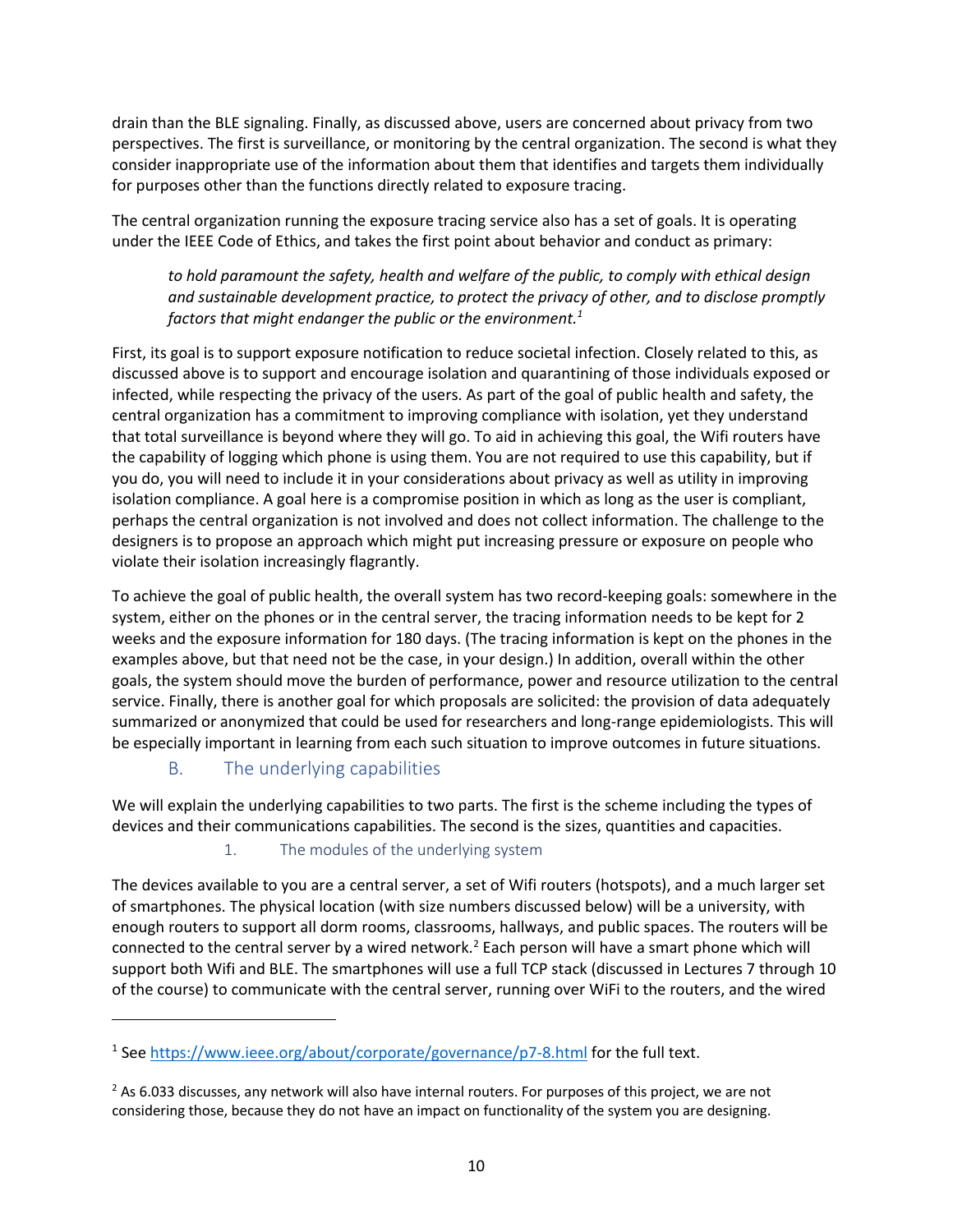network between the routers and the central server. They will communicate directly with each other for the purposes of determining exposure tracing only, using BLE. Notice that three different types of link layer protocols (BLE, Wifi, and wired networking) are used in different parts of the system. Lastly, we note that at the bottom of the TCP stack on the wired network there will be a Media Access Control layer, based on MAC addresses. We mention this because in general MAC addresses do not change (unlike addresses such as IP addresses). So, any logging done by the WiFi routers will be based on the MAC addresses of the smart phones.<sup>3</sup> As you saw above, none of the example approaches use this sort of logging. Figure 1 provides a simplified layout containing the types of elements and their possible interactions, including which communications technology is used where.



**Figure 1: A simplified system layout**: A central server is on the wired network. There is a collection of Wifi routers, both on the wired network and supporting Wifi devices. These are attached to walls, etc. and do not move. Then, there is a collection of smart phones, moving with their owners. Each smartphone supports both Bluetooth Low Energy (BLE), over which it broadcasts to nearby smart phones, and Wifi over which it can communicate with nearby routers.

#### 2. Capacities and capabilities

Let's being with the capacities. In this slightly fictionalized situation, the central server is a 64 core machine, with 64GB of memory, 12TB of storage and 2 10Gb Ethernet ports. (The university believes that this should be significantly over the capacity you need, but you will need to verify that.) The routers are standard Wifi routers with a 2.5Gb Ethernet port. They are placed in all campus buildings such that

<sup>&</sup>lt;sup>3</sup> In your design, if you choose to use this MAC address logging information, you will need to explain when and how it will be used, as well as where this logging information will be stored.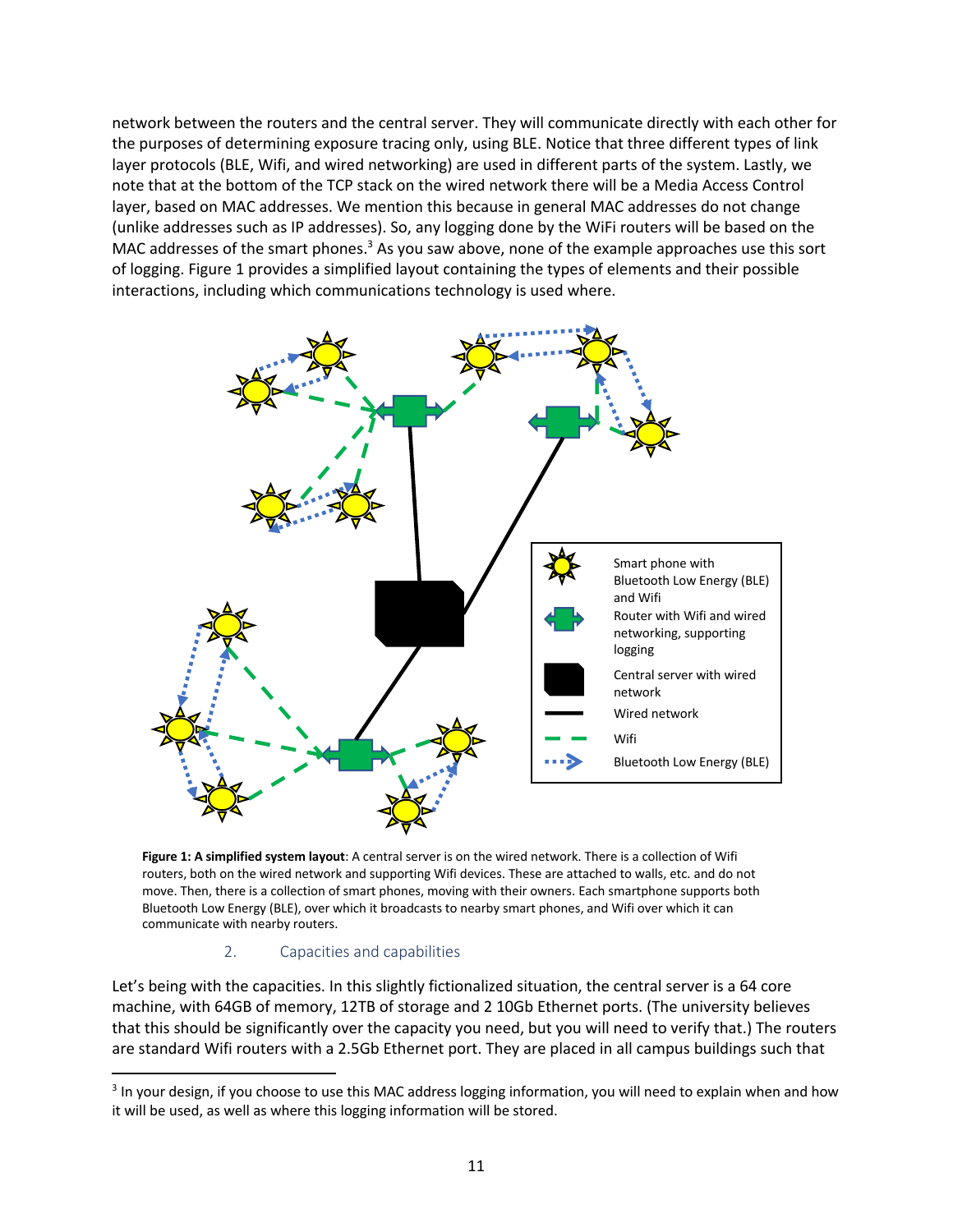every person is always within range of at least one, and there are enough of them to handle any crowd capacity that would gather in any space. This includes all the living spaces as well. Since this is also slightly fictionalized, each one also contains 8GB of storage that can be used for logging. Finally, the smart phones, although smart may be rather low-end. Thus, your system must allow for 64GB devices, but since the users also want to use their phones for music and entertainment, your system will be limited to 1GB of storage on each phone.

In addition, as per the standards being developed now, each phone emits a BLE signal every 250msec. Although BLE signals can reach up to 50 or 100 meters (depending on the specific form) in freespace, the signals are significant reduced when going through barriers such as walls. For simplicity in this design, you should assume that no signals reach through walls, floors, ceilings, etc. Assume that these broadcasts are only received within a single open space such as a room.

Furthermore, we estimate that to include all the information needed to log one of these signals, each record will be 70 bytes long. This will include the ID, timestamp and signal strength, as well as some other ancillary information not needed in this particular analysis. If your design requires additional information to be stored on the smart phone, that must also be included in the 1GB limit on storage utilization. As with the three example apps above, the contact logging information must be stored for 2 weeks and at least the information about positive tests and exposures must be kept for 180 days. If your design includes saving more information to support longer-term research you must allow for that storage as well. It is your decision about where data will be stored.

### C. The university

The context is a university. Here are some important facts. As you consider the sample use cases below, the relevance of these will become more apparent:

- When someone tests positive they will quarantine for at least 8 days or until they test negative, whichever is longer. Along the same lines, isolation as the result of an exposure event will also be for 8 days. Testing will be available to them. They can test at any time in the 8-day period, but if any test is positive they will need to quarantine. They must test on the seventh day and have a negative result to stop isolating on the eighth day.
- The size of the population is 20,000, of which 10,000 live off campus, 7,000 staff and 3,000 graduate students taking classes. (See below for more about classes.)
- The remaining 10,000 are undergraduates, living on campus. The university has some small living units (separate living groups, but not dorms) that house 30 students each. 3,000 students live in this type of housing. The remaining 7,000 students live in 20 dorms of 350 students each. These are partitioned into floors of 50 students each. The living group assignments are all known to the university.
- Each person living off-campus (staff and graduate students) is exposed not only the campus environment but also to the metropolitan area of the city. Because of this and the differences in control over the environments, the infection rates and daily case rates outside the campus are double that for the university. All of their testing will be done by the university under the same regime as those living on campus. These terms are discussed below in the section on use cases, Section IV.
- When one member of either one of the 100 living groups or one of the 140 dorm floors has tested positive, the whole group or floor will isolate for 8 days and be tested until there is confirmation of no infection.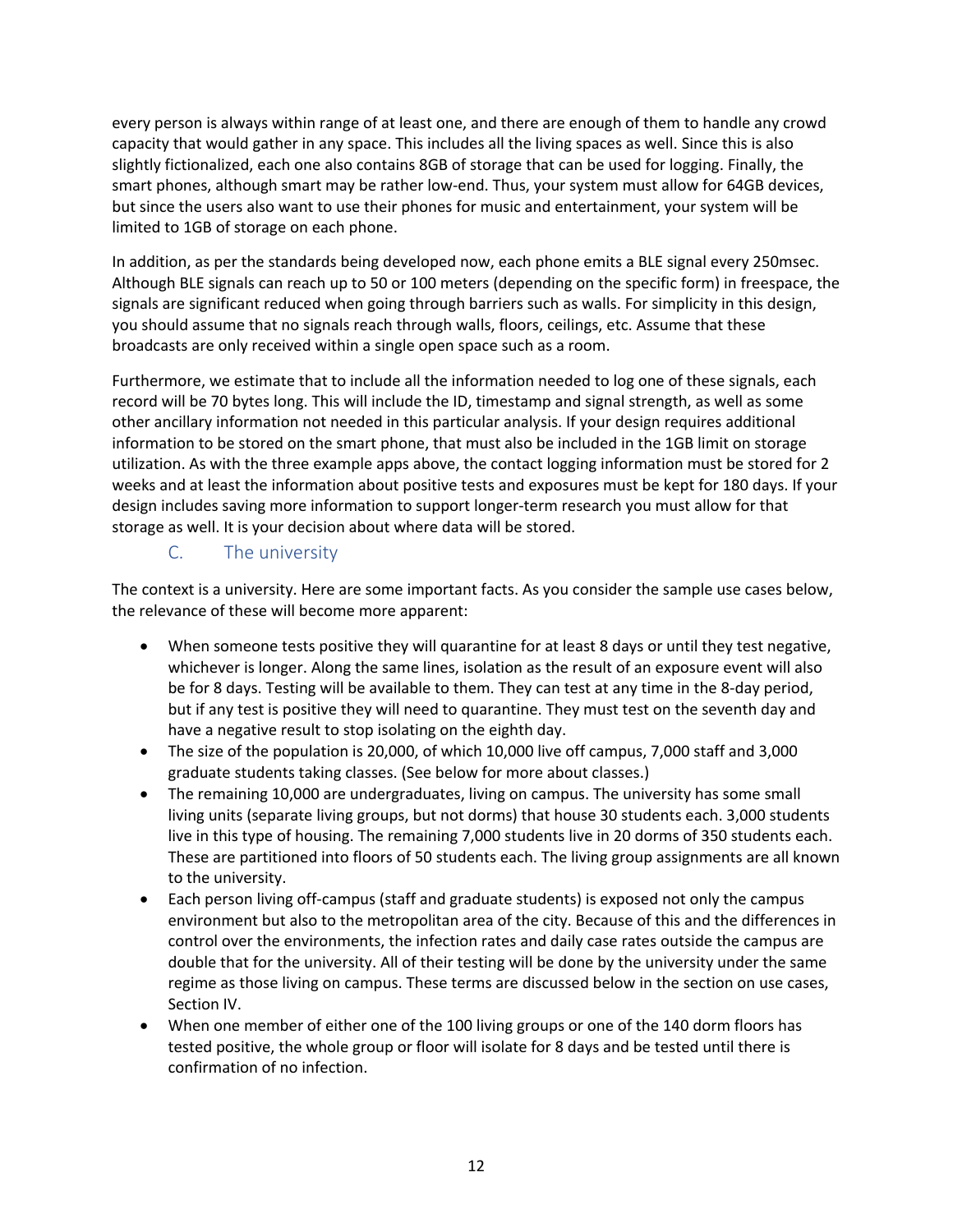- Of the staff, 30% are teaching one class or more each. Of the graduate students 40% are TAs in either undergraduate or graduate classes, separately from the courses they are taking. You can assume that the teaching load is spread relatively evenly across all classes.
- Twenty percent of the students (both undergraduate and graduate students) are taking at least one course that involves at least some in-person components and the remainder are all virtual. Each undergraduate is taking four courses and each graduate student two courses. There is no overlap among undergraduate and graduate student class. (That is, only graduate students take graduate classes and only undergraduates take undergraduate classes.) Which staff and students are in which in-person classes is known to the university. When someone in an inperson class tests positive, everyone else (students and teaching staff) in the class will go be isolated for 8 days and the class will continue only online. The normal testing routine described above will also be followed. For students living on campus, the university will provide separate isolation space for the full 8 days, in order to avoid use of shared spaces such as bathrooms within that student's living group.
- Test results are not all completed on the same day as the test is taken. As an average, 75% of the tests taken in a day will be analyzed and reported in that day. The remaining 25% will take up to 24 hours total to report back.
- There are three types of exposure events:
	- $\circ$  Measured exposure to an infectious person. This is based on exposure tracing.
	- $\circ$  Someone in the living group has tested positive, so everyone in that group is deemed exposed.
	- $\circ$  Someone in an in-person class tested positive, so everyone in that class who attended class during the infectious period is deemed exposed.
	- $\circ$  Note that an infection is assumed to have been possible for up to 24 hours prior to the test that came back positive, but tests can take up to 24 hours to be reported.

In addition to your design for managing the contact and exposure information, etc. the central server already provides:

- For each person at the university, the system will keep track of permanent information including their name, phone number, living arrangements (which dorm and floor or living group) and each class with which they are associated.
- For each living unit, a definition of its perimeter in terms of routers as well as whether it is in isolation or not.
- For each class that is at least partially in-person, everyone involved in it. In addition, the system keeps track of which in-person classes are completely virtual as a result of an exposure event, including start and end dates for the class. The end date is 8 days from the latest known infection in the class.

Further information is needed, but it is your decision as to where it is located and how it is managed:

- The "state" of each person: nothing, isolation, quarantine.
- If a person is moved to a different isolation location, that information, also including whether they transitioned from isolation to quarantine or directly quarantined as the result of a positive test.
- For each person in isolation the date at which it began, any testing during the isolation period, and final testing result at the end of the period.